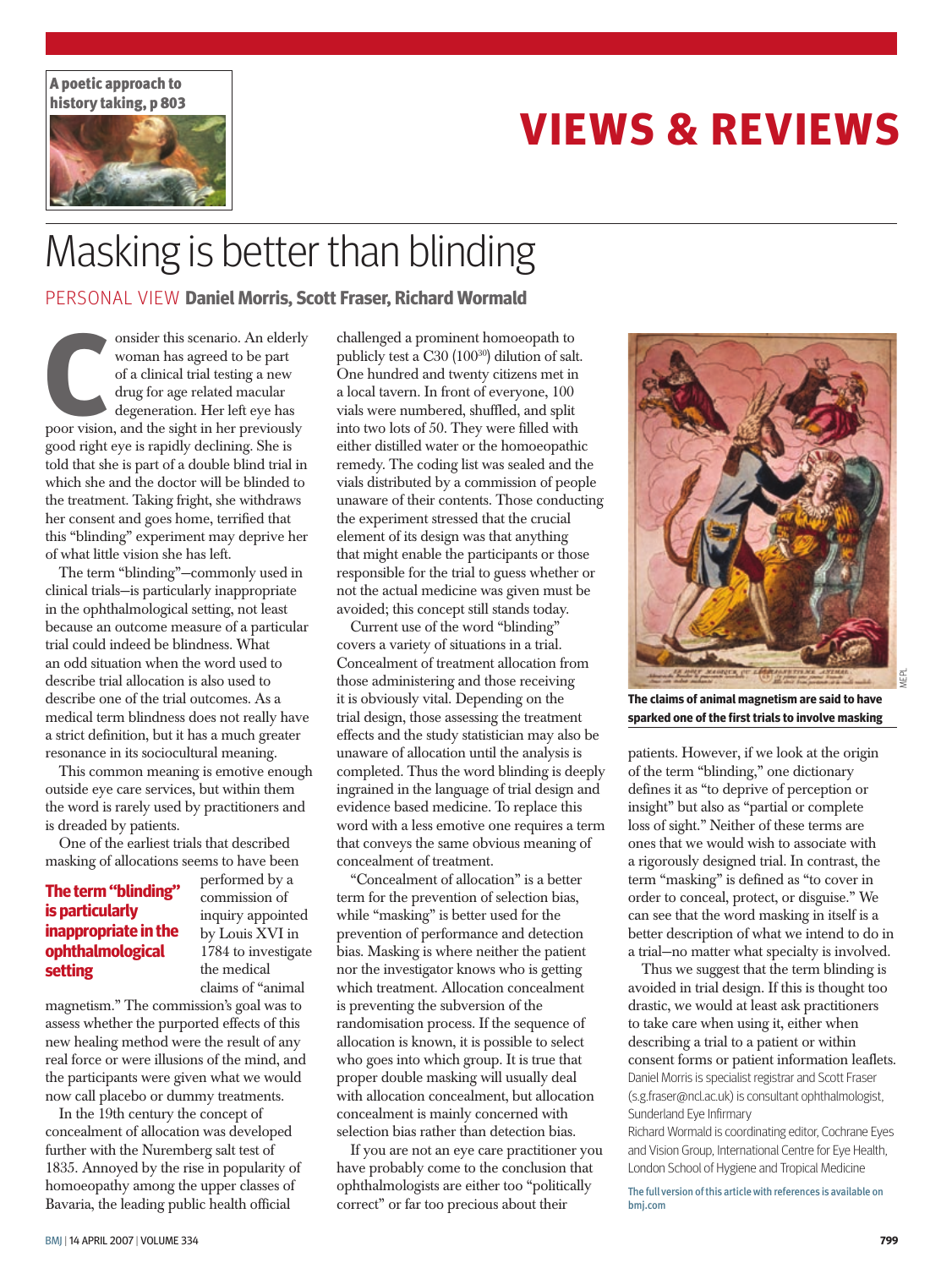### **NETLINES**

It is a huge task keeping up to date with information on treatment and prescribing. So when someone takes the trouble to survey the literature and summarise it, it is likely to make many people grateful. From Leicester ([www.ukmicentral.nhs.uk/therapeu/](http://www.ukmicentral.nhs.uk/therapeu/di_desp/di_desp.asp) [di\\_desp/di\\_desp.asp\)](http://www.ukmicentral.nhs.uk/therapeu/di_desp/di_desp.asp) comes a regular therapeutics newsletter published twice a month, available as a PDF. The home page is just a simple listing of the current edition, but an archive is also available.

Health technology assessment reports can make interesting reading and are a valuable addition to a clinician's knowledge base. Within the website of the Canadian Agency for Drugs and Technologies in Health lies the facility to access more than 400 reports [\(www.](http://www.cadth.ca/index.php/en/hta/reports-publications/search?&type) [cadth.ca/index.php/en/hta/reports](http://www.cadth.ca/index.php/en/hta/reports-publications/search?&type)[publications/search?&type](http://www.cadth.ca/index.php/en/hta/reports-publications/search?&type)). A steady stream of material is added on a regular basis.

The highly respected UK "green book" can be found on the NHS immunisation information website ([www.immunisation.nhs.uk/article.](http://www.immunisation.nhs.uk/article.php?id=400) [php?id=400](http://www.immunisation.nhs.uk/article.php?id=400)). This factual yet user friendly immunisation guidebook is now in its third edition, published last year. All the chapters are individually available as PDFs. At the top of the web page is a helpful list of links to supporting material such as posters, leaflets, and fact sheets. This substantial compendium specifically applies to the UK but will also be of interest to non-UK readers.

It is always good to be able to ask a respected source a question and get a useful reply. On the Johns Hopkins AIDS service for the clinician forum [\(http://](http://qa.hopkins-aids.org/forum/main.html) [qa.hopkins-aids.org/forum/main.](http://qa.hopkins-aids.org/forum/main.html) [html](http://qa.hopkins-aids.org/forum/main.html)) you can see the questions that have been posted recently, search the database, or check by category. It is easy to ask a question, and you can read the online biographies of those responding.

Case histories are an appealing and challenging way to learn, and if you are interested in paediatric radiology check out the weekly quiz at [www.](http://www.pedsradiology.com/default.aspx) [pedsradiology.com/default.aspx](http://www.pedsradiology.com/default.aspx). Answers are provided in the archive.

#### Harry Brown general practitioner, Leeds DrHarry@DrHarry.net

We welcome suggestions for websites to be included in future Netlines. Readers should contact Harry Brown at the above email address

### PERSONAL VIEW **Isabeau Walker** The refresher course

**THE SET IS IS A MET AND THE SET OF THE VEHICLE STATE STARD SUGARDING USING USING MINIMIZER SHOWSING AN ANDISCRED STARD WORKING STARD WORKING WITH A MORE STARD WORKING THE SUPPOSE SUPPOSE THE SUPPOSE SUPPOSE SUPPOSE SUPPOS** he setting is the Mengo hospital for plastic and reconstructive surgery in Kampala, the meeting the Ugandan Society of Anaesthesia's annual refresher course. I am established the charity Interface Uganda and moved to Kampala with his wife and family to set up a plastic surgical training programme. Sarah Hodges is an anaesthetist and is coordinating the refresher meeting. There are a handful of speakers from Britain for the two courses, held back to back, which are attended by nearly all of the anaesthetists and anaesthetic officers in the country. That's a total of 280 of the 330 anaesthetic officers, 11 consultant anaesthetists, and three trainee anaesthetists currently in Uganda. The population of Uganda is 24 million. The Royal College of Anaesthetists has 13000 anaesthetists on its books in the United Kingdom.

We give a series of lectures and workshops with the local anaesthetists and debate common problems: anaesthesia for caesarean sections, paediatric emergencies, acute abdominal pain. We encourage discussion from an audience that is polite, listens intently, and objects if we flick to the next slide too quickly. After all, if you have no textbook to refer to, how else will you retain this information? We explain how spinal anaesthesia has contributed to the reduction in maternal mortality after caesarean section. It is difficult to know how to respond to the questioner who says that they have no spinal needles. In Uganda ether is deemed to be the anaesthetic agent of choice for the general surgical patient. It hasn't been used in routine anaesthetic practice in the UK for more than 40 years.

We discuss the importance of careful postoperative monitoring in a high dependency area. There is no question here of intensive care to ventilate sick patients, because when the electricity goes off—which it does every other night—so does the ventilator, even in the main teaching hospital. We hear a story of a girl's quest to find out why her favourite aunt died after a hernia repair. She trained as a nurse, wanted to find out more, moved into anaesthesia, and realised that high quality postoperative care is crucial to success. Maybe a future intensivist? Maybe. We clearly speak the same language,

are driven by the same desire for knowledge, and wish to care for our patients. Yet our opportunities to practise our specialty are so different.

We discuss working conditions anaesthetists always complain about being stuck in theatre, unappreciated. But it is difficult to take a holiday when there are only two of you in the hospital. Maybe there will be an opportunity overseas? Maybe they should leave anaesthesia; there seems to be so much more money going into HIV and AIDS.

The highlight is the quiz at the end of the meeting. The questions are tricky,

#### **Anaesthesia is taken for granted in the developed world**

and the answers emphasise important learning points: no 5% dextrose for resuscitation, don't delay surgery for a patient who

is bleeding, magnesium is the treatment of choice for eclamptic fits. The prizes are handed out. It is humbling; the most coveted prize is an anaesthetic T piece, a basic piece of disposable equipment. These T pieces will not be disposed of: how else can you administer anaesthesia safely to the children in your hospital?

At the end of the meeting we realise that we have imparted some knowledge, but we have also learnt much about a specialty in crisis. Anaesthesia is taken for granted in the developed world. In Uganda the personnel are coping with a huge burden of work; drugs (including oxygen) are inconsistently available; equipment is barely adequate to provide a safe service. The delegates all leave with a copy of the *Oxford Handbook of Anaesthesia*, donated by the Association of Anaesthetists of Great Britain and Ireland under the "books for anaesthetists in Africa" scheme.

And we know that the situation in Uganda is the same as in many other parts of sub-Saharan Africa and that the remedies are not expensive. We have been moved by the dedication of this group of professionals, and by the efforts of individuals such as Andrew and Sarah Hodges and their colleagues, in the face of such difficulties.

Isabeau Walker is consultant paediatric anaesthetist, Great Ormond Street Hospital for Children NHS Trust, London isabeau@isabeau.demon.co.uk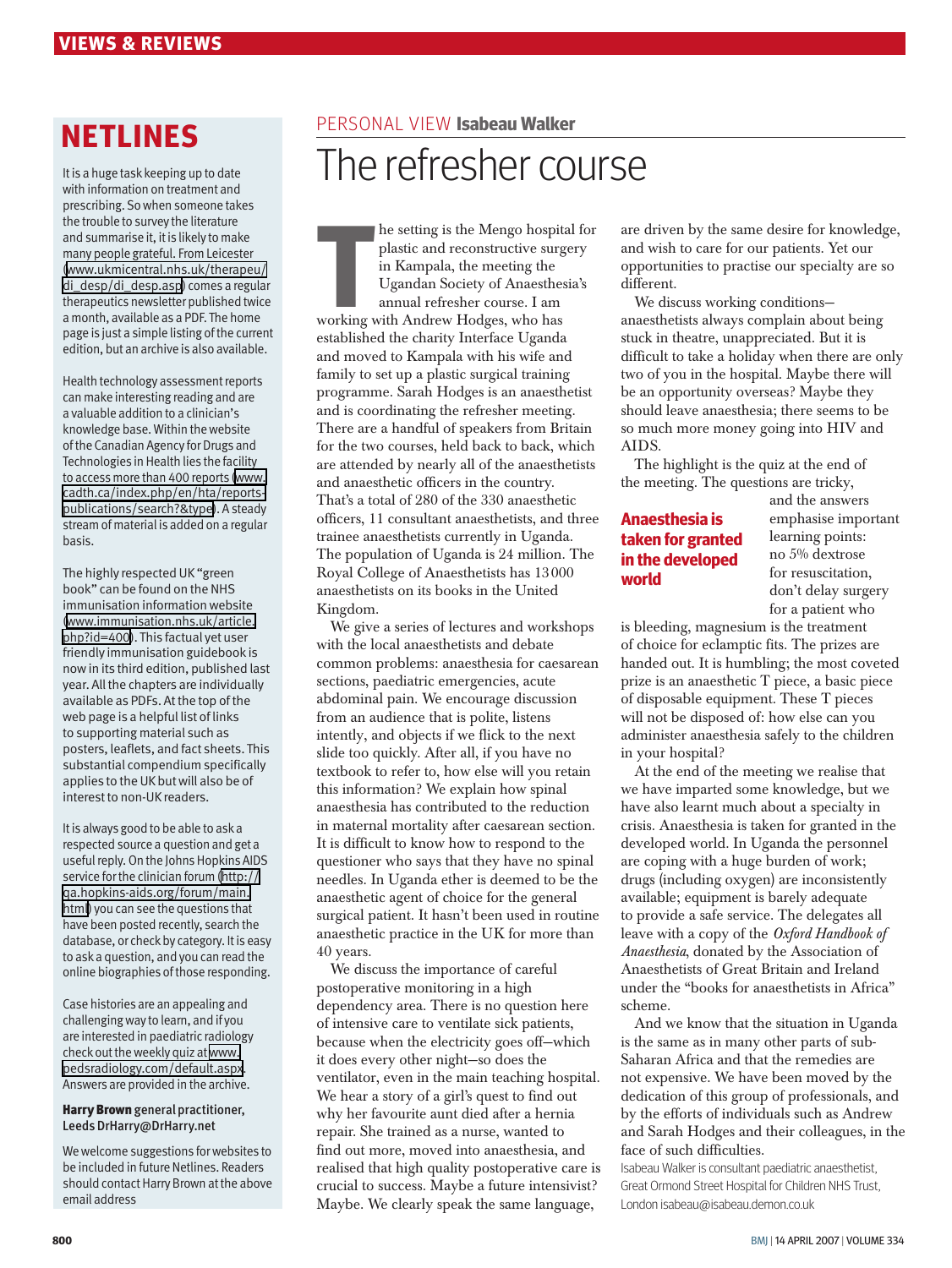#### review of the week

## The scars that won't heal

**Robert Hunter** is impressed by a novel that examines the long term effects of warfare on mental health and relationships

*Afterwards* gives us an important glimpse of how veterans who are psychologically damaged by their war experiences struggle to cope after returning to civilian society. Seiffert, one of many new writers nurtured by the creative writing course at Glasgow University and whose first novel, *The Dark Room* (2001), was shortlisted for the Booker prize, has written *Afterwards* in an understated, almost skeletal style that paradoxically seems to make her work all the more powerful.

At the centre of the story is the developing relationship between Alice, a physiotherapist, and Joseph, a former infantryman who now works as a plasterer and decorator. As the story unfolds it becomes clear that Joseph has been struggling to cope with psychological harm resulting from service with the army in Armagh. Alice, who was abandoned by her father as a baby and is still grieving for her beloved grandmother, enlists Joseph's help to redecorate her grandfather's house. During the redecoration, David, her grandfather, seems to welcome the opportunity to confide in Joseph about his war experiences in Kenya, where as an RAF officer he bombed Mau Mau villages. The effect of this is to rekindle the terrors in Joseph's mind about his own experiences in Armagh in the early 1990s.

Enlisting in the army had, to Joseph, "felt like something real," allowing him to escape the estate where he grew up; but Seiffert slowly describes the effect on Joseph's mental health of his military experience, and we learn that Joseph had killed a suspected gunman in front of his wife and child. We begin to understand how lasting and psychologically scarring the effects of Joseph's military experience have been.

Seiffert describes well Joseph's disorientation when he leaves the army and becomes homeless: "It took over everything sometimes and there wasn't anywhere he could settle. Only a few days in any one place, if that. Friends' houses, then friends of friends, sometimes hostels. He was in a place for veterans for over a week once and that was easy at first, familiar . . . but the man in the next bed had screaming nightmares, and the day room was full of bitter talk about compensation and pensions. A lot of Gulf War blokes there, all of them angry."

Alice becomes increasingly aware that Joseph studiously avoids talking about his army past and is prone to "disappear" regularly as a means of trying to cope. She also becomes curious to know what her grandfather and Joseph had discussed together.

Concern about the quality of care available for injured veterans is increasing in the United States and the United Kingdom. Recent testimony to the US Senate's Armed Forces Committee described the struggle of many veterans to have mental health problems taken seriously by military review boards seeking to limit costs. In the UK, the ex-services mental welfare charity Combat Stress and the Royal British Legion have each reported a significant increase in numbers of returning service personnel with post-traumatic stress disorder and other psychological illnesses. As described in *Afterwards* these mental problems often result in anxiety and depression, substance abuse, violence, and homelessness.

There has also been concern that the UK's "military covenant"—namely, the historical obligation, recognised since the Napoleonic wars, for the state to care for military personnel who have served their country—is being less than fully honoured or is even ignored. This resulted in the publication of an open letter to the prime minister, signed by national figures and relatives of members of the armed forces who have died recently in the Middle East, following Ministry of Defence plans to close the UK's only dedicated military hospital at Haslar in Gosport and replace it with a military ward at Selly Oak Hospital, in Birmingham. Throughout the rest of the country NHS services will be expected to provide outpatient services for injured service people. Whether or not these new services will provide adequate support for the growing number of mentally traumatised veterans from Iraq and Afghanistan remains to be seen; but as *Afterwards* illustrates, such services will have little or no effect on the many subclinical cases of battle shock.

*Afterwards* is an important and timely new work that avoids political viewpoints but will make readers think beyond the headline figures of war fatalities, terrible as these are, to the effect of war on ordinary lives, relationships, and families.

Robert Hunter is consultant psychiatrist, Gartnavel Royal Hospital, Glasgow R.hunter@clinmed.gla.ac.uk

See also Clinical review, p 789



| Afterwards         |
|--------------------|
| Rachel Seiffert    |
| William Heinemann, |
| £14.99, pp 336     |
| ISBN 043401186X    |
| Rating: ****       |
|                    |

**Afterwards will make readers think beyond the headline figures of war fatalities to the effect of war on ordinary lives**

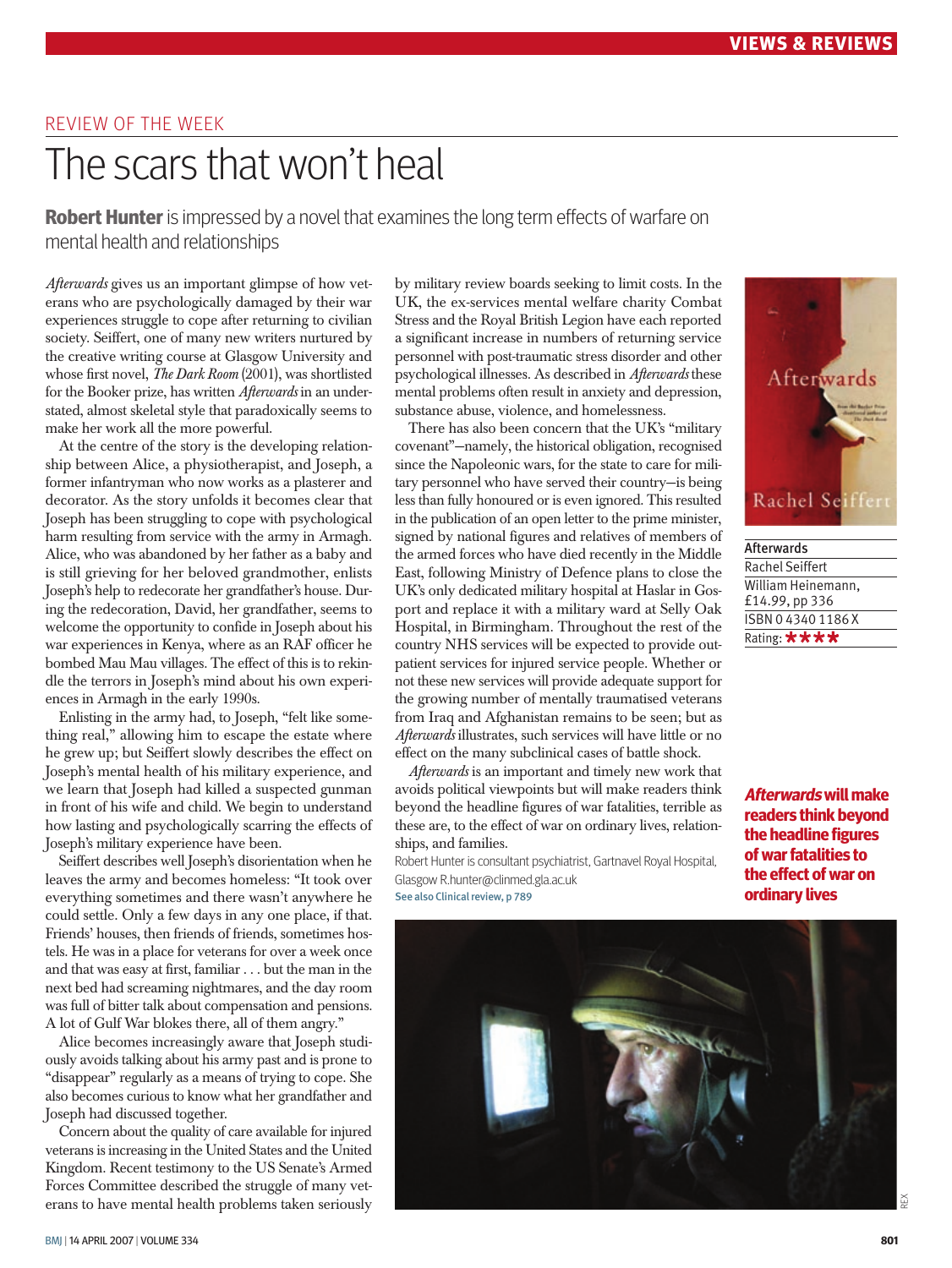### Call of the curlew

### FROM THE **FRONTLINE Des Spence**



My face clung to the seats as I crossed the Pentland Firth for the first time. I was unable to raise my head for fear of heaving. The Orcadians, welly booted and boiler suited, laughed and joked through cigarette smoke as they chewed on bacon rolls. I wanted to bawl.

Ten years later I stood on the deck, drenched in sea spay. I chewed a bacon roll as the boat heaved and rolled fiercely. Basketball booted and stretch jeans suited, I clung to my new PVC Woolworths suitcase. In life it is often easier knowing what you don't want—I turned my back on Orkney.

City life is different from the remote island life of my childhood. Cities are polarised communities, divided by deprivation and wealth, and foreign to each other in almost every way—schools, health care, transport, and lifestyles. In theory all general practitioners do the same job, but in reality urban and suburban practices are different countries, with their own language and customs.

A friend of mine returned to take up a GP position in Orkney, and many other professional people have returned home to Orkney over the years. Why would they choose such a small and closed environment?

Remote communities offer limited choice in all things but especially in education and health care. There is therefore a strong vested interest in making public services work, with the most influential people in the community having no opt out clause. There is also a lack of anonymity in remote communities—people know you from primary school. Whether you become a doctor, lawyer, or member of the Scottish parliament, you have little scope to take up pretensions on an island, or you will soon be reminded of the time you cried for your mummy. Lastly, families are more stable because they have remained for generations in certain areas—consequently there is no faceless crime in a small community. The bottom line is that a community that is raised together stays together—it works.

Many of our social and medical problems are a product of the widening schisms in our society—and all communities are the worse for it. Despite all the sophistication of our urban life, there is much to learn from rural communities. With the absolute certainty of youth long gone, I wonder if I was right to leave.

Des Spence is a general practitioner, Glasgow destwo@yahoo.co.uk

### No miracles in the NHS

### THE BEST MEDICINE **Liam Farrell**



"It's Our Lord," said my receptionist, "and before you ask, He has ID, a gold credit card."

"Hang on," He said as He entered the surgery, "I'd asked for a doctor that believes in Me."

"Nothing personal, Lord," I said, "but to rational people you're slightly less believable than Santa Claus or homoeopathy, all that Samson and Goliath stuff."

"Hey," He said, "Samson was a decent hardworking man; runs a barber shop now—or was it then? Omnipresence can be confusing.

"I'm feeling a bit depressed," He continued, idly bringing my dead budgie back to life. "Two thousand years, and very little gratitude; when things go well they take it for granted—when they go badly I get the blame."

"Boy, could I sing a few bars of that," I said. "The real question is, just how depressed are you?"

"Oh, not too bad, I suppose," He said gamely. "So I thought . . . maybe a few tablets . . . "

"Alas," I said, "the latest

guidelines from the National Institute for Health and Clinical Excellence (NICE) on mild to moderate depression are unequivocal; no medications for you, Lord. Take plenty of exercise, eat a balanced diet, and try and get out some more."

"What else do they suggest?" He said, visibly unimpressed by my lifestyle advice, further evidence of His human side.

"There's counselling," I said.

"That sounds good," He said, "I'd like counselling. Where do I go?"

"Hey, we can put the show on right here in the barn," I said, hoping a Mickey Rooney reference might cheer him up. I patted his knee and said, "There, there."

He seemed to find this unhelpful. "Anything else?"

"Of course," I said, "Do you think the fine people at NICE are idiots, that they have no idea what's really going on out there, on the streets? Cognitive therapy is a very effective treatment."

"Great," He said, "I'll have that?"

"I have more bad news," I sympathised. "Because your depression is only mild to moderate, you're not an urgent case. I can't refer you directly, you'll have to see a psychiatrist first, and non-urgent psychiatric cases are usually not seen for about six months, and the waiting list for cognitive therapy is another six months after that."

"About a year in total," He calculated, biting his lip. "That's a long time to be depressed. Any other treatment options?"

"Nada, Zippo," I said helpfully. "Nada, Zippo," echoed the revivified budgie.

"So what NICE are saying, in effect," He reasoned painfully, "is that there are no treatments for mild-to-moderate depression."

"It is you that say it, Lord, not me. Have a NICE day," I said, getting up and washing my hands. Liam Farrell is a general practitioner, Crossmaglen, County Armagh William.Farrell@528.gp.n-i.nhs.uk